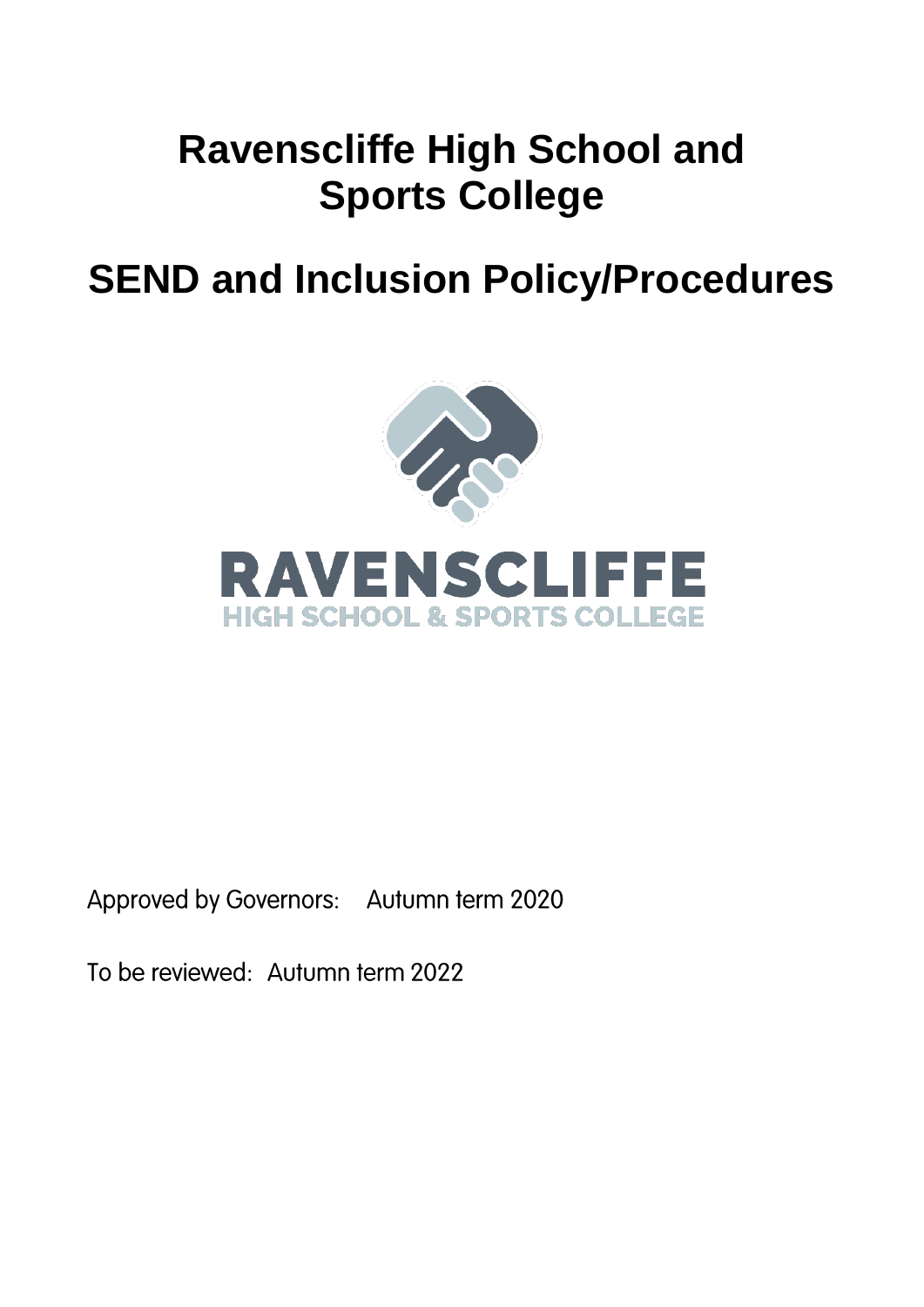## **PROVISION**

Ravenscliffe High School is Calderdale's only Secondary Special School, providing education for approximately 215 students aged 11 - 19 years. Since September 2018 Ravenscliffe has become a two site school with KS3-4 provision based at the main Skircoat Green site and the KS5 Sixth Form provision based at Spring Hall.

Ravenscliffe caters for students with a wide range of Special Educational Needs – ranging from moderate to severe to profound-multiple learning difficulties. Many students have additional needs such as autism, speech, language and communication needs, sensory impairment, and physical disabilities. A small percentage have moderate social, emotional and mental health needs as a secondary need.

## **OBJECTIVES**

Ravenscliffe is committed to offering an inclusive curriculum to ensure the best possible progress for all of our students whatever their needs or abilities. Our SEND policy is based on statutory guidance detailed within the 'Special Educational Needs and Disability Code of Practice: 0 – 25 years (2015). The specific objectives of which are as follows:

- to accurately identify students' special educational needs and disabilities and ensure that their needs are met through appropriate educational programmes
- to ensure that students with special educational needs and disabilities have access to all the activities of the school
- to ensure parents are kept informed of their child's special needs and that there is regular and effective communication between parents and school
- to ensure that learners are given opportunities to express their views and are fully involved in decisions which affect their education
- to promote effective partnership and involve outside agencies when appropriate.
- to ensure all students transfer to an Education Health and Care Plan (EHC) within statutory timescales and that the EHC Plan is reviewed in line with statutory guidance on a yearly basis.

## **AIMS**

The Governors and staff Ravenscliffe aim to provide an education appropriate for students with Special Educational Needs, through achieving the following:

- providing a broad, balanced, relevant and engaging curriculum, including the National Curriculum, which meets their individual learning needs to maximise progress.
- providing a positive, well-resourced and inclusive learning environment staffed by trained and committed professionals
- encouraging students to develop a positive 'can-do' attitude to learning through the celebration of success and achievement
- maintaining high expectations in terms of attendance, behaviour, learning and independence, which encourages students to be the best they can be.
- ensuring a safe, supportive and caring environment, where individual views are respected
- working closely with parents, carers and the local community
- Continually adapting, changing and improving to meet the needs of all our young people through self- evaluation, reflection and constant professional development.

## **FACILITIES**

The Skircoat Green building is built on a single storey with no indoor steps and wide corridors allowing ease of access. Facilities at Ravenscliffe include generic and subject based classrooms, rebound room**,** library, hall for P.E. and assembly, sensory rooms, and a hydrotherapy pool. In addition, the school has excellent specialist music, drama, arts and sensory facilities, based in the adjoining Pavilion. A range of toilet and changing areas is available equipped with electric hoists and suitably adapted equipment.

The school grounds provide secure, designated areas where students can choose to play ball games in the MUGA, join in general activities or take advantage of the restful quiet areas such as vibrant and stimulating sensory garden.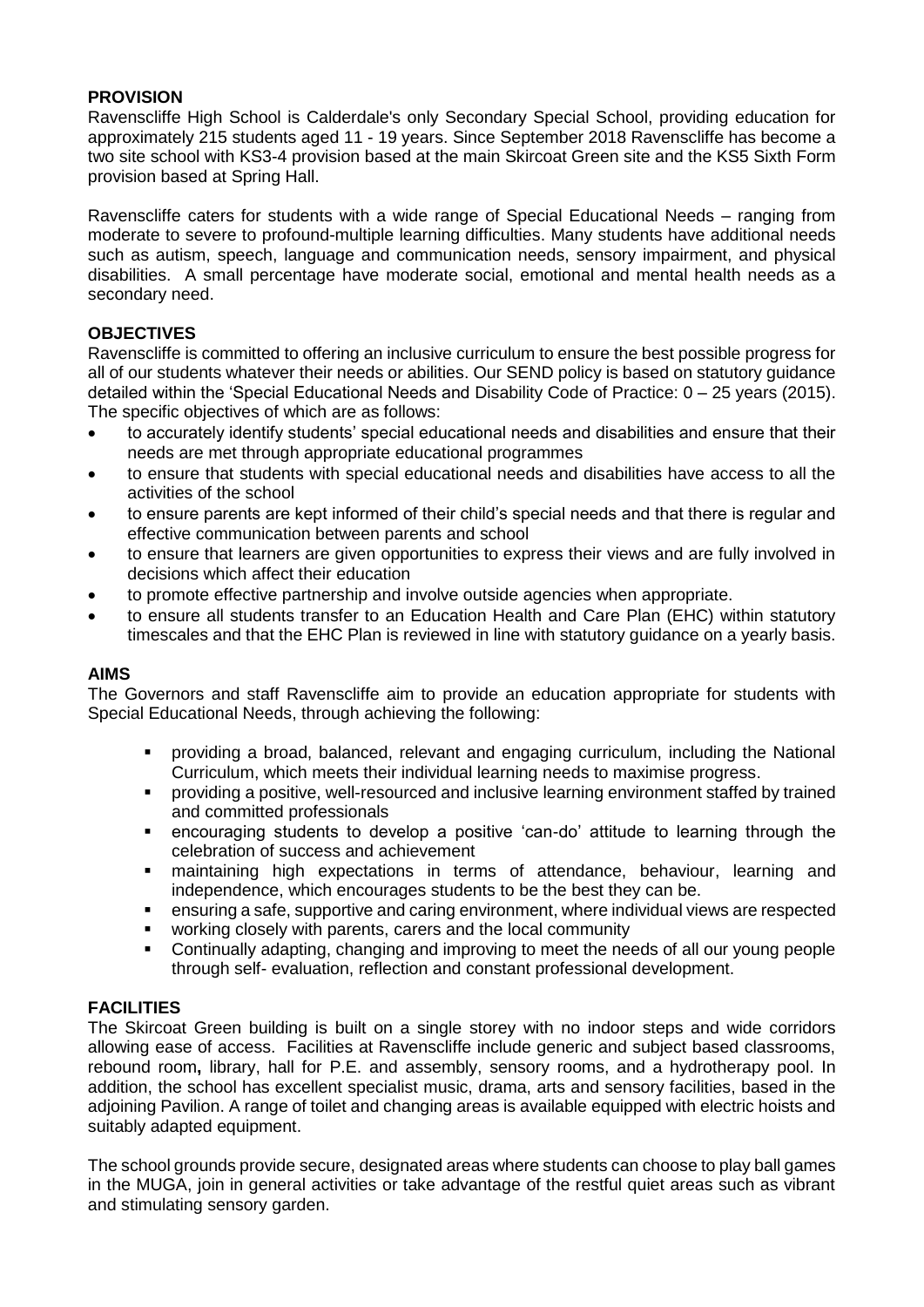The Springhall building is a purpose built Sixth Form facility allowing the school to accommodate up to 70 students aged 16-19 in a spacious and DDA compliant building just one mile from the main school building in Skircoat Green. It has six teaching bases including drama studio, catering classroom and sensory room. It also has a community accessible café where students practise, develop and refine their catering and hospitality skills. The centre also has a lower ground floor changing room and a large bike store for storage of our adapted bikes.

The school minibuses have tail lifts, specialised mounting and wheelchair restraints. All Information and Communication Technology equipment is suitably modified and updated to make it accessible to all by a variety of switches, touch screens and joysticks.

## **RESOURCES**

All students have an equal opportunity to access the school's general resources. However, students will receive varying levels of support and specific resources in order to meet their individual needs as identified through their Annual Reviews.

#### **CURRICULUM ORGANISATION**

The organisation of the school primarily reflects that of a mainstream secondary school, with students in KS3-4 predominantly taught in chronological year groups with a breadth of National Curriculum subjects being offered. All core subjects and a number of foundation subjects are taught through needs based ability classes, with approximately a quarter of lessons currently being delivered through mixed ability groupings.

Strong emphasis is placed on Preparation for Adulthood agenda increasingly throughout KS4 and 5. This includes exploring community and leisure opportunities, learning practical life skills and developing independence through using public transport with appropriate levels of staff support. The school's "Springboard" programme provides many students with vocational experience opportunities and both internal work experience and supported external workplace placements, with aim to support students into paid employment wherever possible. Functional Skills literacy, numeracy and ICT are also taught throughout KS5,alongside other AQA Unit awards.

#### **ADMISSIONS**

All students in school must have an Education and Health Care Plan (EHCP), which will have been issued following a Statutory Assessment. Admission follows discussion between parents, the current school, other professionals and where appropriate the student, and agreement that specialist provision may be required. A request for a place at school is then made via the SEN Team (Calderdale Council) following the assessment procedures and consultation process. A Year 7 Admissions Panel meets in the second half of the autumn term and considers the application, with priority given to those who live within Calderdale. Requests for places in other year groups are sent by the SEN Team to the school for consideration throughout the school year. However, as the school is significantly over subscribed, suitable places are not always readily available.

Upon being offered a place an information pack is sent to parents with all relevant and up to date information on the school. All September admissions will receive transition visits in the term before the summer holiday to become familiar with staff, other peers and their environment. Those students joining mid-year are also offered the opportunity for transition visits as appropriate.

## **IDENTIFICATION AND REVIEW OF NEEDS**

As noted, all students at Ravenscliffe are subject to an Education Health Care plan which is reviewed on an annual basis. Parents/carers and other relevant educational, health or care professionals are invited to this review, prior to which the school provides all detailed advices in keeping with the SEN Code of Practice and as such. The school aims to undertake person-centred reviews, central to which is ensuring the students' voice is heard.

On initial entry to school all students are assessed using a variety of assessment tools to gain a baseline, which subsequently helps to inform progress. Outcomes agreed in the most recent Annual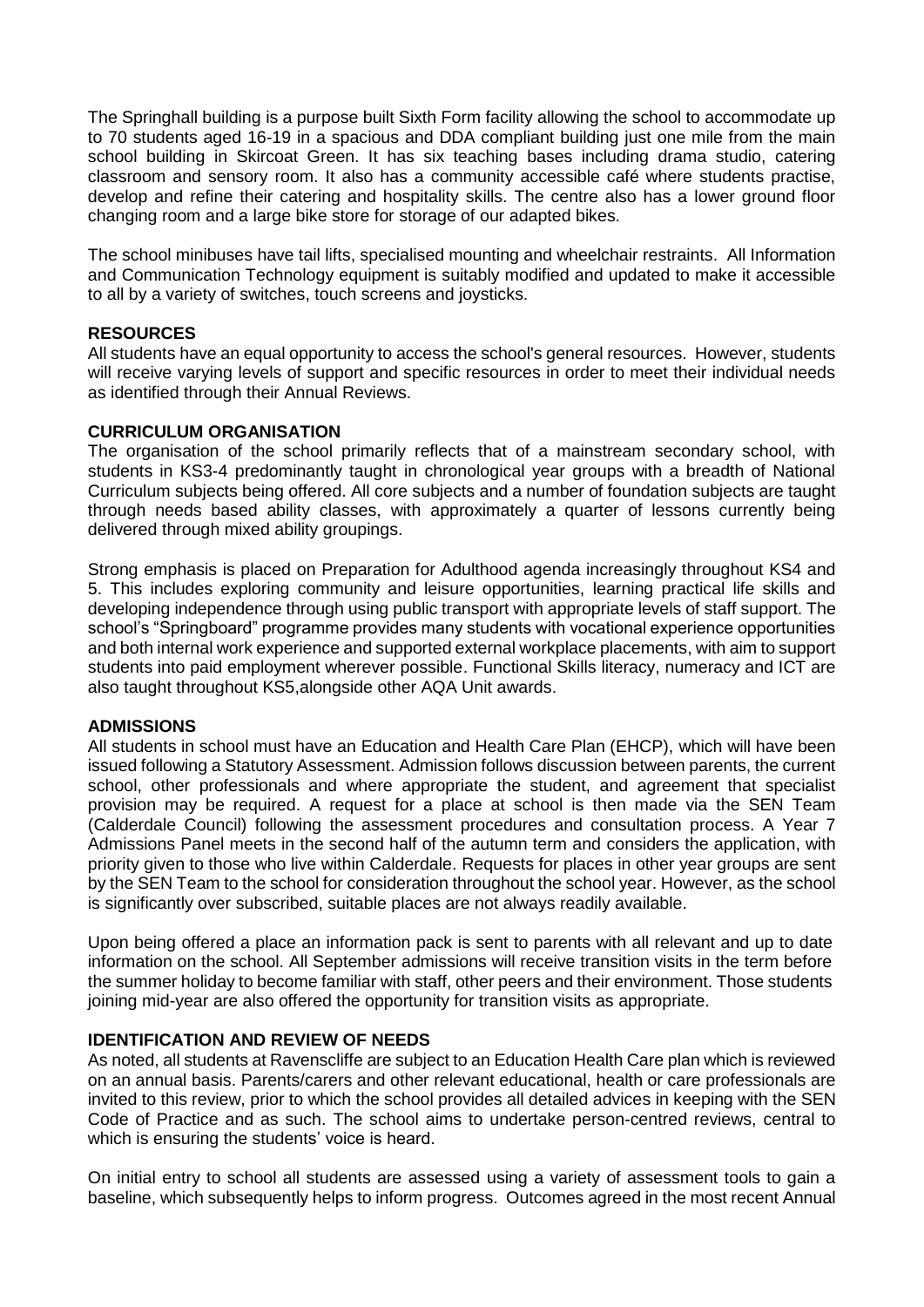Reviews then form the basis of an individual student's educational priorities and learning programmes, alongside specific 'next step' targets set by individual teachers. Regular assessment of progress is undertaken, with students tracked across school to ensure progress, identifying curriculum strengths and areas for development. Evidence in relation to the meeting of targets is recorded on the school's Onwards and Upwards system.

## **STAFFING (INCLUDING PROFESSIONAL DEVELOPMENT)**

The main resources of the school are the staff and the students. The staff ratio is set at a level in accordance with student banding and through our provision mapping we allocate the appropriate staff: student ratios in each class or activity, to ensure full access to the educational provision set out in the EHCP. The pastoral team ensure the individual learning, behaviour and care needs are highlighted and understood by all staff. Following appropriate assessment where needs arise, students occasionally benefit from enhanced staffing levels funded through the Local Authority, in response to meeting needs identified through the Annual Review Process.

High staff commitment to the school's philosophy and ethos is expected and staffing appointments are made with this is as essential criteria.

All staff have access to specific training in relation to safe moving and handling of students, communication aids and first aid training. Some of the staff have completed a course of instruction on the safe driving of the minibus and staff are trained, in the use of Team Teach as a means of managing students behaviour in a safe and appropriate manner. All TAs are trained by the School Nurse and other health staff to manage medical and care needs of some of our students.

Additional professional development opportunities are available for all staff relating to School Development Priorities and/or identified areas of personal and professional development. Individual requests are considered and agreed by members of the Senior Leadership Team, who monitor the balance of training opportunities offered to ensure staff are able to continue to meet the ever changing needs of the student population.

Staff are encouraged to gain additional qualifications wherever possible.

## **SUPPORTING PROFESSIONALS**

The school seeks to ensure appropriate involvement from colleagues in relation to the provision on each student's EHCP. This support is delivered both within and outside of the class base.

All pastoral management, care plans, speech and language programmes, postural management programmes, sensory diets etc are incorporated into a student's daily routine where possible.

The school works with the following professionals and outside agencies to ensure that a student's individual needs are as effectively addressed as possible:

> $\circ$  Specialist school nurse – five days per week with additional nursing assistant support at Skircoat Green and Springhall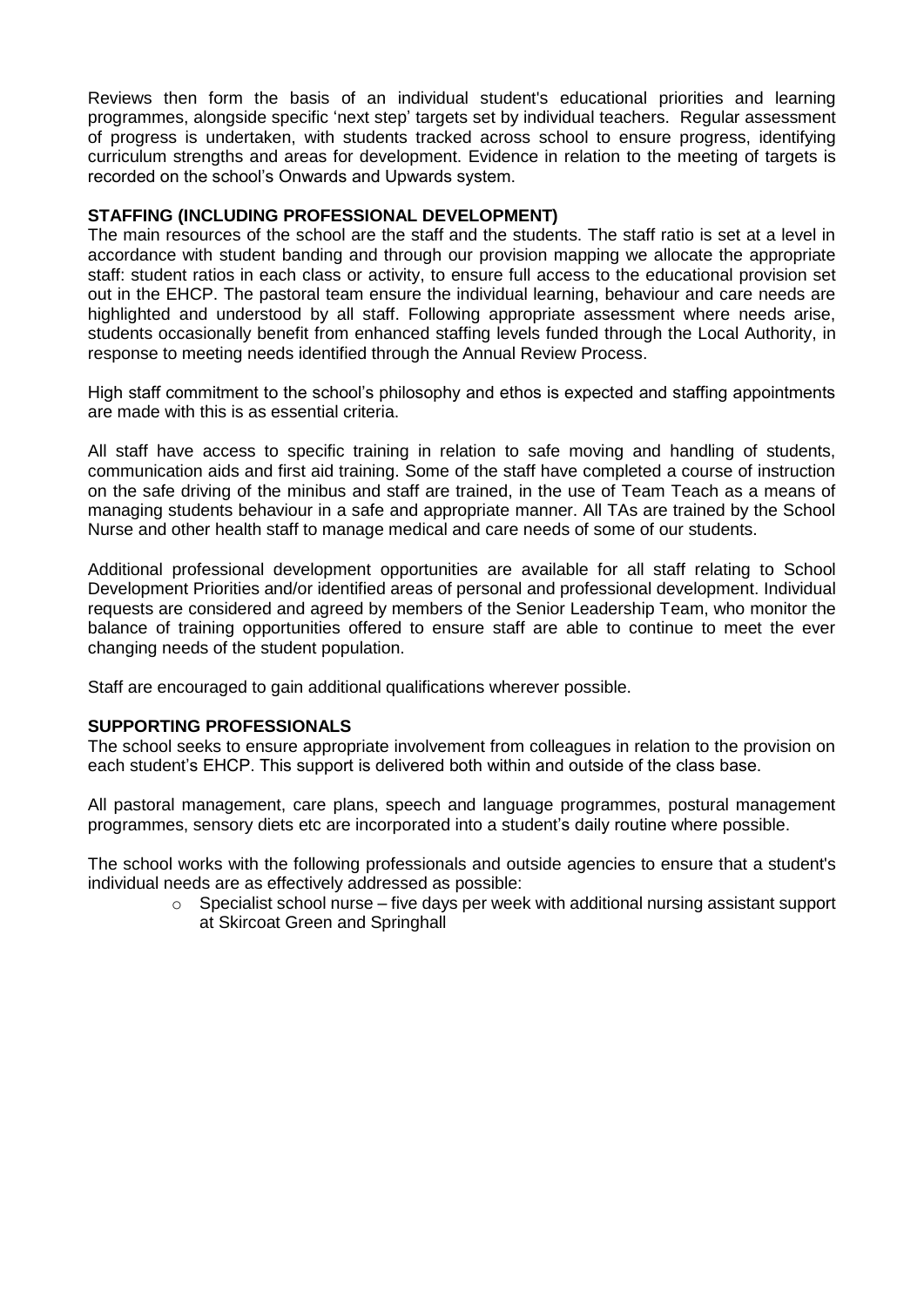- $\circ$  Family Liaison Officer three days per week
- o Speech and language Therapist\*
- o Physiotherapist \*
- o Occupational therapist \*
- o Orthotist\*
- o Podiatrist\*
- o Special Educational Needs Officer
- o Educational Psychologist
- o Learning Disability Teams (Children and Adults)
- o Safeguarding
- o Social Care
- o Transition worker / Co-ordinator
- o Calderdale and Kirklees Careers Service
- o Hearing Impaired Service
- o Visually Impaired Service
- o Multi-sensory Impaired Service
- o Autism Spectrum Disorder Service
- o School Medical Officer, Community Nurses and Consultant Paediatricians
- o Calderdale Music Trust
- o Other general and specialist advisers and advisory teachers as required
- o Attendance Service
- o SENDIASS

(\* These health professionals hold regular clinics in school.)

It should be noted that the school and therapeutic services work collaboratively to provide specialist equipment where a need has been identified. Requests for some of these resources are passed to the local authority for approval and funding.

## **LINKS WITH OTHER SCHOOLS AND ORGANISATIONS**

Positive links exist between Ravenscliffe and Highbury and Woodbank, the Authority's two primary Special Schools, other schools across Calderdale. Detailed transition arrangements are in place between Ravenscillfe and these other schools.

Ravenscliffe benefits from active support from voluntary agencies including Rotary and Round Table, and local charitable organisations including the Mayfield Trust (MENCAP), The Next Step Trust, and Community Foundation for Calderdale.

## **PARENTAL INVOLVEMENT**

It is the policy of the school to work in close collaboration with parents-carers encouraging close involvement with all aspects of the education of their child. Parents are welcome to visit school although making an appointment via telephone is helpful and much appreciated. Input and feedback from parents supports us in developing our provision.

Positive links are maintained through involvement in EHC Annual Reviews and parent consultation evenings, home-school diaries, telephone contacts and end of year reports. In addition, a Parent Support Group meets regularly and parents are informed of social events and school based activities by email, text and letter, alongside termly school newsletters.

#### **GOVERNORS**

Our Governors regularly visit school and act as a critical friend to review the school improvement priorities. The Full Governing Board is apprised of current developments, recommendations and progress in relation to the School Improvement Plan (SIP). Termly sub committees further scrutinise the quality and effectiveness of: Leadership and Management, Quality of Education, Personal development and Behaviour and attitudes across school, including approval of associated policies, procedures and guidelines.